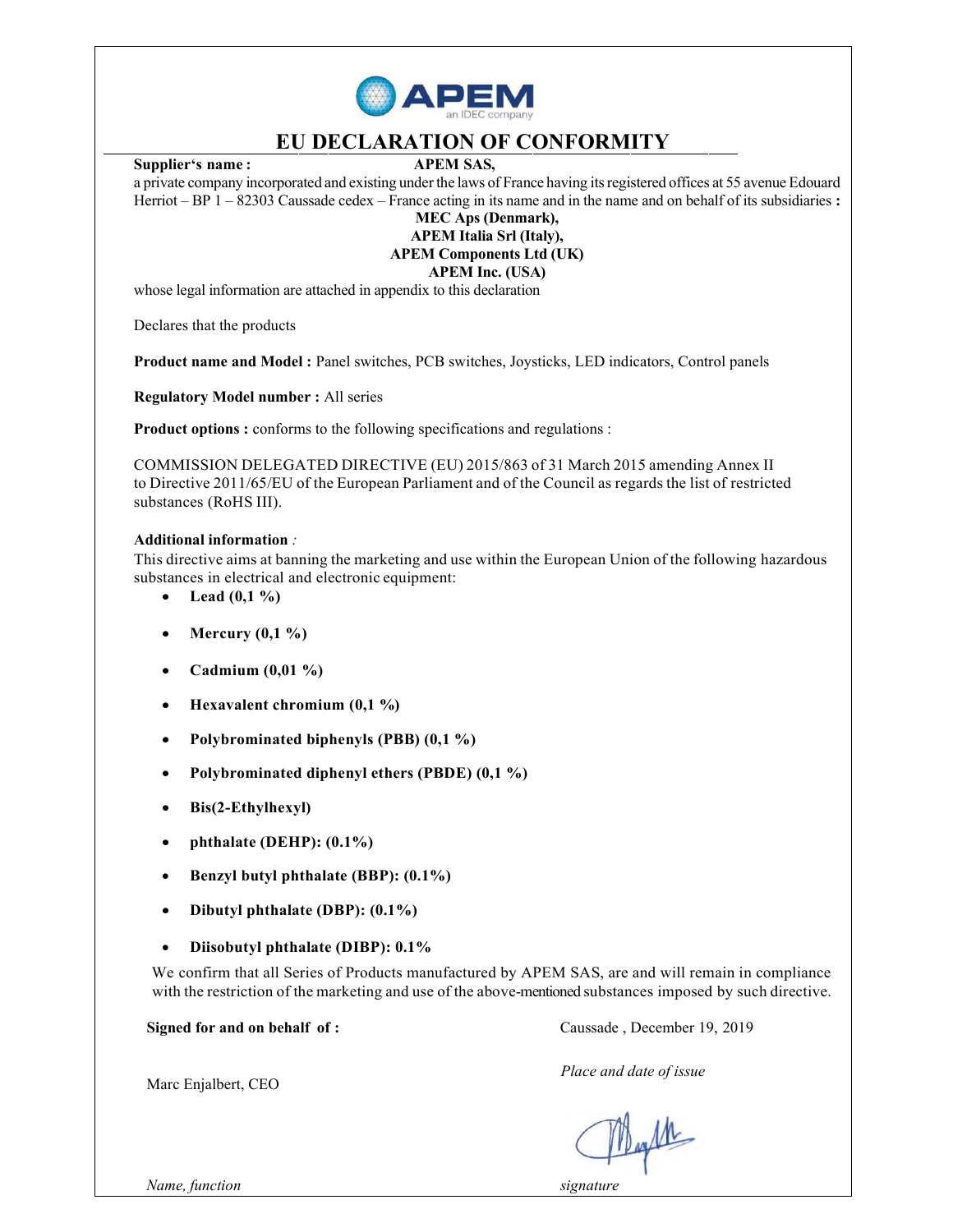### ANNEX TO THE DECLARATION

APEM SAS (France) 55 avenue Edouard Herriot – BP 1 – 82303 Caussade cedex – France

MEC Aps (Denmark) Industriparken 23 – 2750 Ballerup - Denmark

APEM Italia Srl (Italy) Via Marconi 147G - Marene (CN) – Italy

APEM Components Ltd (UK) Drakes Drive - Long Crendon – Aylesbury – Buckinghamshire HP 18 9BA – United Kingdom

APEM Inc. (USA) 63 Neck Road, Haverhill, MA 01835, United States of America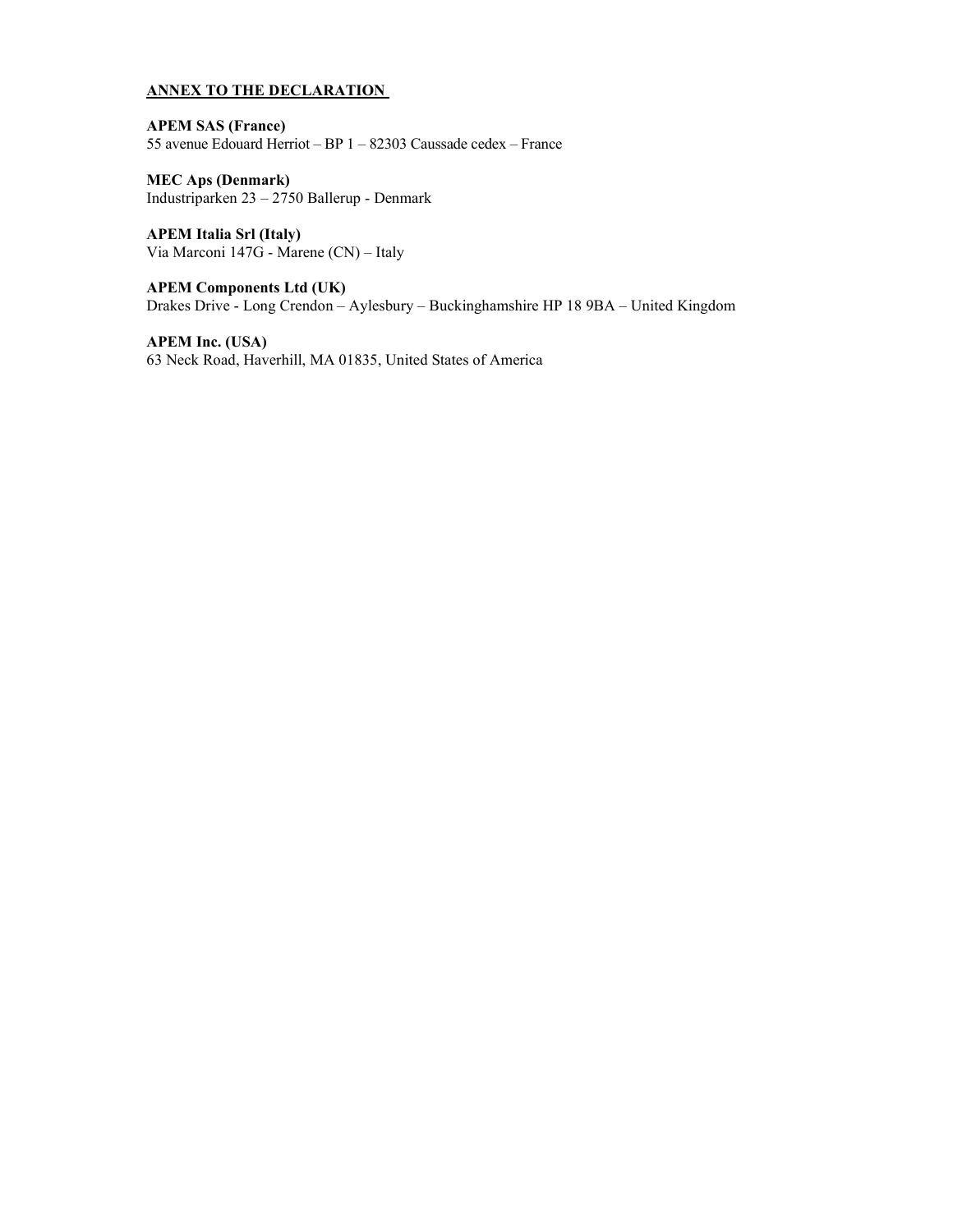

To whom it may concern

mec a/s P.o. Box 26 Industriparken 23 DK-2750 Ballerup Denmark

Tel: +45 44 97 33 66 Fax: +45 44 68 15 14 e-mail: danmec@mec.dk www.mec.dk CVR no. 5323 9218 VAT no. DK 5680 4455

Ballerup, 18/12 2018

## **Certificate of Material**

We hereby confirm, that all our components comply with latest RoHS Directive (EU) 2015/863 of 31 March 2015 (RoHS 3) without exemption, amending Annex II to Directive 2011/65/EU - (RoHS 2).

None of our products contain Halogen, decaBDE and PFOS.

MEC also confirms, that none of our products or packaging contains any of the 191 Substances of Very High Concern (SVHC) on the latest REACH Authorization List from June 2018, in a concentration above the 0% by weight allowable limit, according to **REACH Annex XVII.** 

Finally we confirm Country of Origin (COO) is Denmark.

Best regards,

**MEC A/S** 

Morten Højdevang **Global Product Manager**